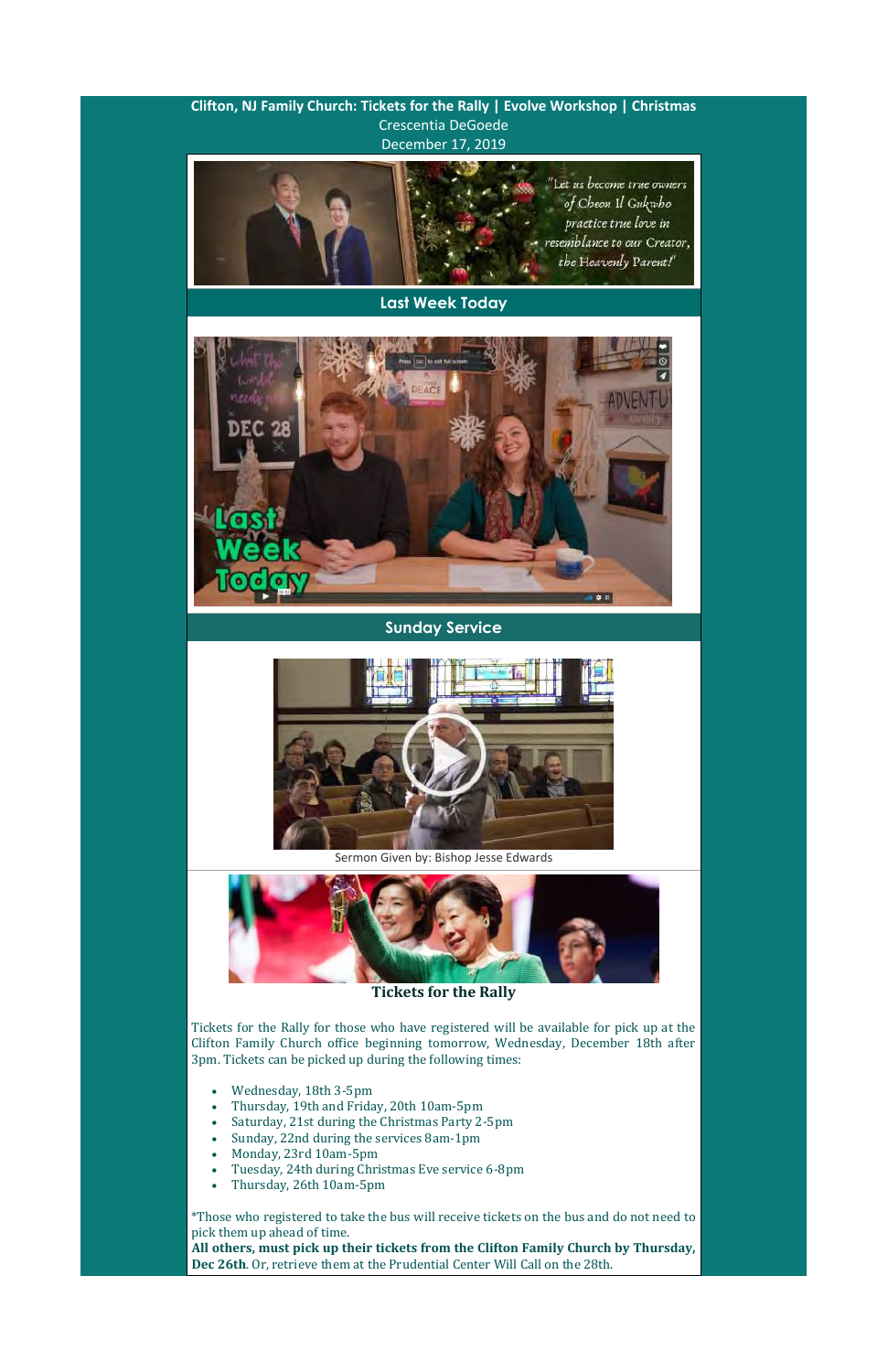\*Any tickets picked up that won't be used should be returned to Clifton Church by the 26th or returned to the Will Call center at Prudential on the 28th.



Help our Out-of-State Brothers and Sisters As you may already be aware, there are quite a few events and workshops taking place among the YAYAM and CARP communities in the last two weeks of December. We are expecting large numbers of participants and volunteers from not just the USA but all over the world! We are looking for people in your community who would like to support the mobilization and workshop efforts by offering their homes as homestays.

We are deeply grateful to those of you who are able to offer some space in your homes, for a week or even a day! If you can, please fill out the form with what you can offer and your contact details so that we can follow up with you.



**Registration Deadline: Friday, Dec. 20th at 11:59 PM EST**

Dear Brothers and Sisters,

There are only 3 days left until the registration for the Evolve high school and middle school workshop closes! This workshop is very special, because it starts off with attending our True Parents at the rally on the 28th. The theme "Evolve" stems from the idea that we want all the participants to grow their understanding of faith, rooted in God and True Parents. This is also a joint workshop with members from Subregion 1 and 3.

My wish for the youth of our community is not to miss out on such an incredible opportunity to connect with God, True Parents, and the brothers and sisters from different areas of the nation. You can register at the link **here**. I hope to see you there!

Thank you and God Bless you and your family.

Yasutaka Ozawa National Youth Ministry Coordinator